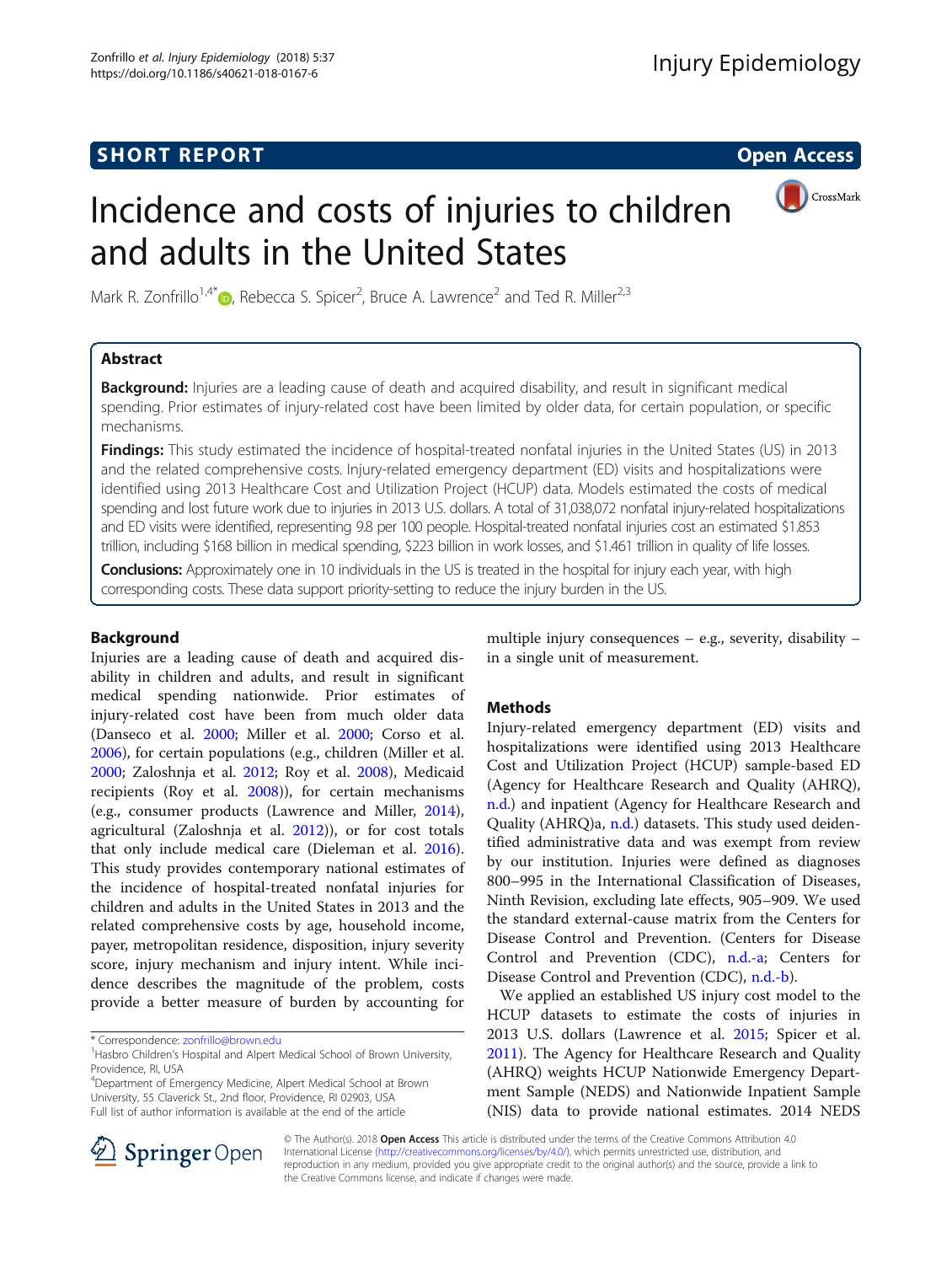<span id="page-1-0"></span>estimates are based on sampling non-admitted cases from all EDs in 34 states. 2014 NIS estimates are based on a one-in-five random sample of inpatient discharges from every hospital in 44 states and the District of Columbia. (Agency for Healthcare Research and Quality (AHRQ), [n.d.](#page-4-0) Agency for Healthcare Research and Quality  $(AHRQ)a, n.d.$ ).

Costs include medical spending and lost future work. In addition, we take a societal perspective by including the estimated value of lost quality of life. Medicalspending

Table 1 Cost of Hospital-Treated Nonfatal Injuries in the United States, 2013 (2013 United States \$)

|                             | Number     | Medical           | Work Loss         | Quality of Life     | <b>Total Cost</b>   | Total Cost per Injury |
|-----------------------------|------------|-------------------|-------------------|---------------------|---------------------|-----------------------|
| All                         | 31,038,072 | \$167,968,253,878 | \$223,116,101,911 | \$1,461,482,900,000 | \$1,852,567,255,789 | \$59,687              |
| Age Group                   |            |                   |                   |                     |                     |                       |
| < 1                         | 261,308    | \$1,432,470,125   | \$1,789,973,631   | \$22,287,154,385    | \$25,509,598,141    | \$97,623              |
| $1 - 11$                    | 4,447,463  | \$12,032,484,055  | \$18,626,763,126  | \$181,322,230,105   | \$211,981,477,286   | \$47,663              |
| $12 - 17$                   | 2,823,241  | \$8,816,169,603   | \$13,443,289,763  | \$145,256,948,411   | \$167,516,407,777   | \$59,335              |
| $18 - 24$                   | 3,773,148  | \$13,600,427,953  | \$23,698,584,864  | \$186,399,030,940   | \$223,698,043,757   | \$59,287              |
| $25 - 34$                   | 4,442,848  | \$17,457,020,563  | \$36,742,723,349  | \$205,840,515,715   | \$260,040,259,627   | \$58,530              |
| $35 - 44$                   | 3,711,266  | \$15,005,365,402  | \$34,704,621,851  | \$150,463,641,515   | \$200,173,628,768   | \$53,937              |
| $45 - 64$                   | 6,458,720  | \$40,319,428,609  | \$65,703,484,682  | \$314,280,411,223   | \$420,303,324,514   | \$65,075              |
| $65+$                       | 4,800,513  | \$59,285,698,881  | \$28,387,430,398  | \$255,529,916,815   | \$343,203,046,094   | \$71,493              |
| Household Income Quartile   |            |                   |                   |                     |                     |                       |
| 0-25th percentile           | 9,572,854  | \$47,498,738,599  | \$67,315,490,069  | \$419,419,736,702   | \$534,233,965,370   | \$55,807              |
| 26th-50th percentile        | 8,347,113  | \$43,448,674,708  | \$57,933,681,503  | \$380,949,318,832   | \$482,331,675,043   | \$57,784              |
| 31st-75th percentile        | 6,923,897  | \$39,294,070,461  | \$50,758,794,647  | \$339,582,090,153   | \$429,634,955,261   | \$62,051              |
| 76th-100th percentile       | 5,533,774  | \$33,659,639,931  | \$40,997,146,789  | \$284,762,942,717   | \$359,419,729,437   | \$64,950              |
| Payer                       |            |                   |                   |                     |                     |                       |
| Medicare                    | 5,599,892  | \$62,116,899,402  | \$40,517,276,172  | \$297,763,145,616   | \$400,397,321,190   | \$71,501              |
| Medicaid                    | 7,429,391  | \$29,171,568,219  | \$45,103,953,532  | \$314,054,136,094   | \$388,329,657,845   | \$52,269              |
| Other                       | 15,231,785 | \$64,317,973,204  | \$113,654,085,383 | \$712,228,646,085   | \$890,200,704,672   | \$58,444              |
| Private/Commercial/PPO/HMO  | 2,776,540  | \$12,348,412,934  | \$23,823,408,746  | \$137,372,720,655   | \$173,544,542,335   | \$62,504              |
| Rural/Urban                 |            |                   |                   |                     |                     |                       |
| Urban                       | 24,549,308 | \$134,880,605,547 | \$179,608,748,796 | \$1,164,443,500,000 | \$1,478,932,854,343 | \$60,243              |
| Rural                       | 6,292,866  | \$31,930,196,077  | \$41,617,835,131  | \$286,073,751,174   | \$359,621,782,382   | \$57,148              |
| Disposition                 |            |                   |                   |                     |                     |                       |
| Treated and Released        | 28,387,504 | \$66,949,530,984  | \$86,132,322,982  | \$788,923,246,256   | \$942,005,100,222   | \$33,184              |
| Admitted                    | 2,650,568  | \$101,018,722,894 | \$136,983,778,930 | \$672,559,644,444   | \$910,562,146,268   | \$343,535             |
| Injury Severity Score (ISS) |            |                   |                   |                     |                     |                       |
| $\mathbf 0$                 | 4,007,518  | \$23,294,466,781  | \$9,224,703,223   | \$78,422,515,363    | \$110,941,685,367   | \$27,683              |
| $< 5\,$                     | 23,472,855 | \$81,231,767,072  | \$125,971,348,386 | \$797,810,907,004   | \$1,005,014,022,462 | \$42,816              |
| $5 - 14$                    | 1,533,316  | \$31,204,880,868  | \$36,049,311,657  | \$287,923,572,318   | \$355,177,764,843   | \$231,640             |
| >15                         | 2,024,383  | \$32,237,139,158  | \$51,870,738,645  | \$297,325,896,016   | \$381,433,773,819   | \$188,420             |
| Region                      |            |                   |                   |                     |                     |                       |
| Northeast                   | 486,635    | \$18,095,855,894  | \$24,090,562,684  | \$119,160,902,927   | \$161,347,321,505   | \$331,557             |
| Midwest                     | 601,215    | \$21,715,142,226  | \$29,756,502,527  | \$144,768,266,911   | \$196,239,911,664   | \$326,406             |
| South                       | 1,027,654  | \$36,344,852,910  | \$52,530,343,991  | \$258,276,688,480   | \$347,151,885,381   | \$337,810             |
| West                        | 535,064    | \$24,862,871,864  | \$30,606,369,728  | \$150,353,786,126   | \$205,823,027,718   | \$384,670             |
| Hospital Type               |            |                   |                   |                     |                     |                       |
| Nonteaching                 | 11,451,866 | \$26,985,059,893  | \$34,347,299,866  | \$311,700,719,574   | \$373,033,079,333   | \$32,574              |
| Teaching                    | 11,244,316 | \$26,914,053,295  | \$35,054,247,432  | \$316,475,541,375   | \$378,443,842,102   | \$33,656              |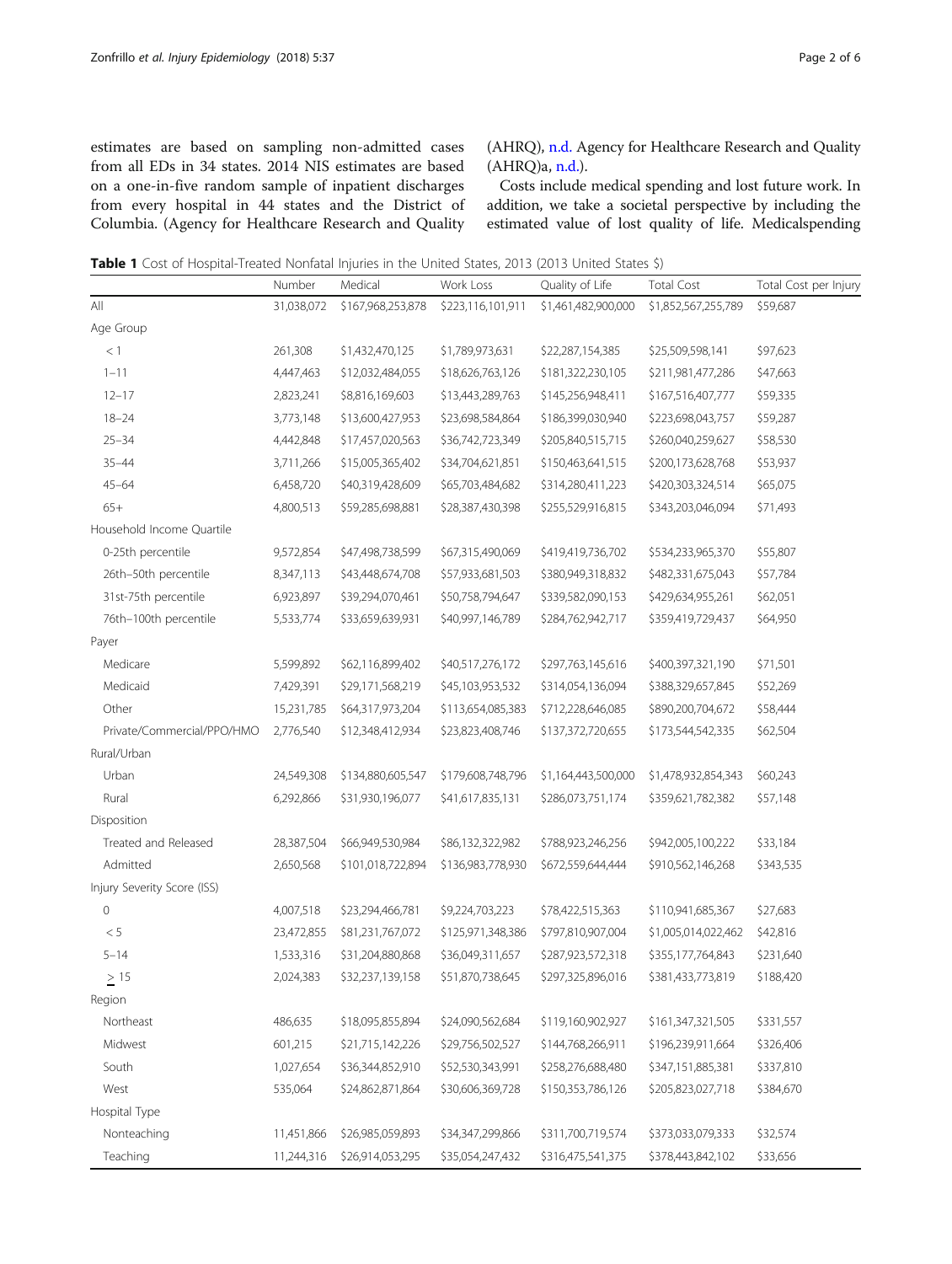<span id="page-2-0"></span>Table 2 Cost of Hospital-Treated Nonfatal Injuries in the United States by Mechanism, 2013 (2013 United States \$)

|                                | Number    | Medical          | Work Loss        | Quality of Life   | Total             | Total Cost per Injury |
|--------------------------------|-----------|------------------|------------------|-------------------|-------------------|-----------------------|
| UNINTENTIONAL INJURIES         |           |                  |                  |                   |                   |                       |
| Cut/pierce                     | 1,912,149 | \$3,631,594,141  | \$4,922,277,919  | \$28,292,232,329  | \$36,846,104,389  | \$19,269              |
| Drowning/submersion            | 9762      | \$167,756,380    | \$585,909,962    | \$2,699,855,258   | \$3,453,521,600   | \$353,773             |
| Fall                           | 8,810,752 | \$64,201,479,065 | \$72,918,304,289 | \$505,230,956,245 | \$642,350,739,599 | \$72,905              |
| Fire/flame                     | 80,131    | \$754,650,203    | \$728,172,630    | \$5,538,602,465   | \$7,021,425,298   | \$87,625              |
| Hot object/substance           | 292,856   | \$988,725,136    | \$1,708,949,240  | \$12,359,395,079  | \$15,057,069,455  | \$51,415              |
| Firearm                        | 35,858    | \$358,159,858    | \$703,471,847    | \$2,983,640,338   | \$4,045,272,043   | \$112,815             |
| Machinery                      | 113,545   | \$544,119,276    | \$1,846,062,780  | \$10,644,611,515  | \$13,034,793,571  | \$114,798             |
| MVT Occupant                   | 2,498,200 | \$13,763,057,426 | \$22,257,235,570 | \$97,781,307,804  | \$133,801,600,800 | \$53,559              |
| MVT Motorcyclist               | 157,995   | \$2,736,135,308  | \$5,580,436,675  | \$21,245,276,186  | \$29,561,848,169  | \$187,106             |
| MVT Pedal cyclist              | 53,983    | \$527,900,384    | \$1,123,476,662  | \$5,165,720,968   | \$6,817,098,014   | \$126,281             |
| <b>MVT Pedestrian</b>          | 137,296   | \$2,181,788,505  | \$3,548,142,901  | \$16,715,035,234  | \$22,444,966,640  | \$163,478             |
| MVT Unspecified                | 219,970   | \$1,053,152,143  | \$1,820,906,676  | \$9,972,036,013   | \$12,846,094,832  | \$58,399              |
| MVT Other                      | 17,891    | \$111,877,667    | \$248,974,328    | \$1,464,181,060   | \$1,825,033,055   | \$102,010             |
| Pedal cyclist, other           | 324,071   | \$1,476,820,932  | \$3,263,738,075  | \$20,108,440,875  | \$24,848,999,882  | \$76,678              |
| Pedestrian, other              | 19,026    | \$169,750,289    | \$289,186,145    | \$1,884,173,134   | \$2,343,109,568   | \$123,153             |
| Transport, other               | 294,317   | \$2,358,186,236  | \$5,066,645,020  | \$29,023,314,277  | \$36,448,145,533  | \$123,840             |
| Bites and stings               | 1,234,452 | \$2,547,309,358  | \$2,869,717,927  | \$27,803,209,134  | \$33,220,236,419  | \$26,911              |
| Other natural/environmental    | 178,925   | \$1,168,724,588  | \$1,414,612,181  | \$6,270,658,638   | \$8,853,995,407   | \$49,484              |
| Overexertion                   | 2,335,656 | \$6,555,552,120  | \$10,283,916,364 | \$65,455,667,267  | \$82,295,135,751  | \$35,234              |
| Poisoning                      | 469,441   | \$2,957,904,882  | \$836,596,717    | \$19,797,098,590  | \$23,591,600,189  | \$50,255              |
| Struck by/against              | 3,274,620 | \$8,646,126,741  | \$14,196,566,363 | \$142,802,749,122 | \$165,645,442,226 | \$50,585              |
| Suffocation                    | 37,714    | \$2,035,124,771  | \$572,859,762    | \$2,216,460,767   | \$4,824,445,300   | \$127,921             |
| Other spec & classification    | 1,108,881 | \$4,457,686,594  | \$4,606,013,305  | \$54,204,054,262  | \$63,267,754,161  | \$57,055              |
| Other specified, NEC           | 679,383   | \$2,473,750,166  | \$3,703,018,649  | \$23,312,983,807  | \$29,489,752,622  | \$43,407              |
| Unspecified                    | 2,116,751 | \$9,391,792,223  | \$12,521,017,713 | \$60,497,266,532  | \$82,410,076,468  | \$38,932              |
| SELF-HARM INJURIES             |           |                  |                  |                   |                   |                       |
| Cut/pierce                     | 104,661   | \$555,649,912    | \$1,526,402,750  | \$5,323,753,810   | \$7,405,806,472   | \$70,760              |
| Drowning/submersion            | 265       | \$3,418,777      | \$21,334,930     | \$76,901,789      | \$101,655,496     | \$383,493             |
| Fall                           | 2377      | \$133,419,753    | \$216,937,041    | \$674,562,123     | \$1,024,918,917   | \$431,271             |
| Fire/flame                     | 1561      | \$47,016,669     | \$35,395,270     | \$354,039,886     | \$436,451,826     | \$279,685             |
| Hot object/substance           | 178       | \$1,007,084      | \$2,947,776      | \$35,191,197      | \$39,146,057      | \$220,435             |
| Firearm                        | 2686      | \$192,070,049    | \$336,463,687    | \$1,240,360,400   | \$1,768,894,136   | \$658,446             |
| MVT Other                      | 823       | \$19,532,106     | \$42,591,826     | \$153,183,991     | \$215,307,923     | \$261,588             |
| Other natural/environmental    | 123       | \$2,690,121      | \$4,270,614      | \$13,651,834      | \$20,612,569      | \$167,359             |
| Poisoning                      | 279,444   | \$2,061,419,009  | \$799,796,068    | \$9,522,661,850   | \$12,383,876,927  | \$44,316              |
| Suffocation                    | 9076      | \$123,411,128    | \$873,402,854    | \$2,603,923,204   | \$3,600,737,186   | \$396,752             |
| Other specified & classifiable | 1875      | \$73,774,938     | \$172,400,608    | \$544,485,818     | \$790,661,364     | \$421,619             |
| Other specified, NEC           | 27,623    | \$175,461,682    | \$411,227,781    | \$1,413,948,899   | \$2,000,638,362   | \$72,426              |
| Unspecified                    | 7271      | \$34,820,468     | \$79,108,294     | \$270,489,268     | \$384,418,030     | \$52,869              |
| ASSAULT                        |           |                  |                  |                   |                   |                       |
| Cut/pierce                     | 73,932    | \$491,701,003    | \$1,138,106,551  | \$5,476,377,890   | \$7,106,185,444   | \$96,118              |
| Drowning/submersion            | 69        | \$642,802        | \$1,964,335      | \$7,164,047       | \$9,771,184       | \$141,881             |
| Fall                           | 1646      | \$12,022,160     | \$37,569,063     | \$169,630,025     | \$219,221,249     | \$133,196             |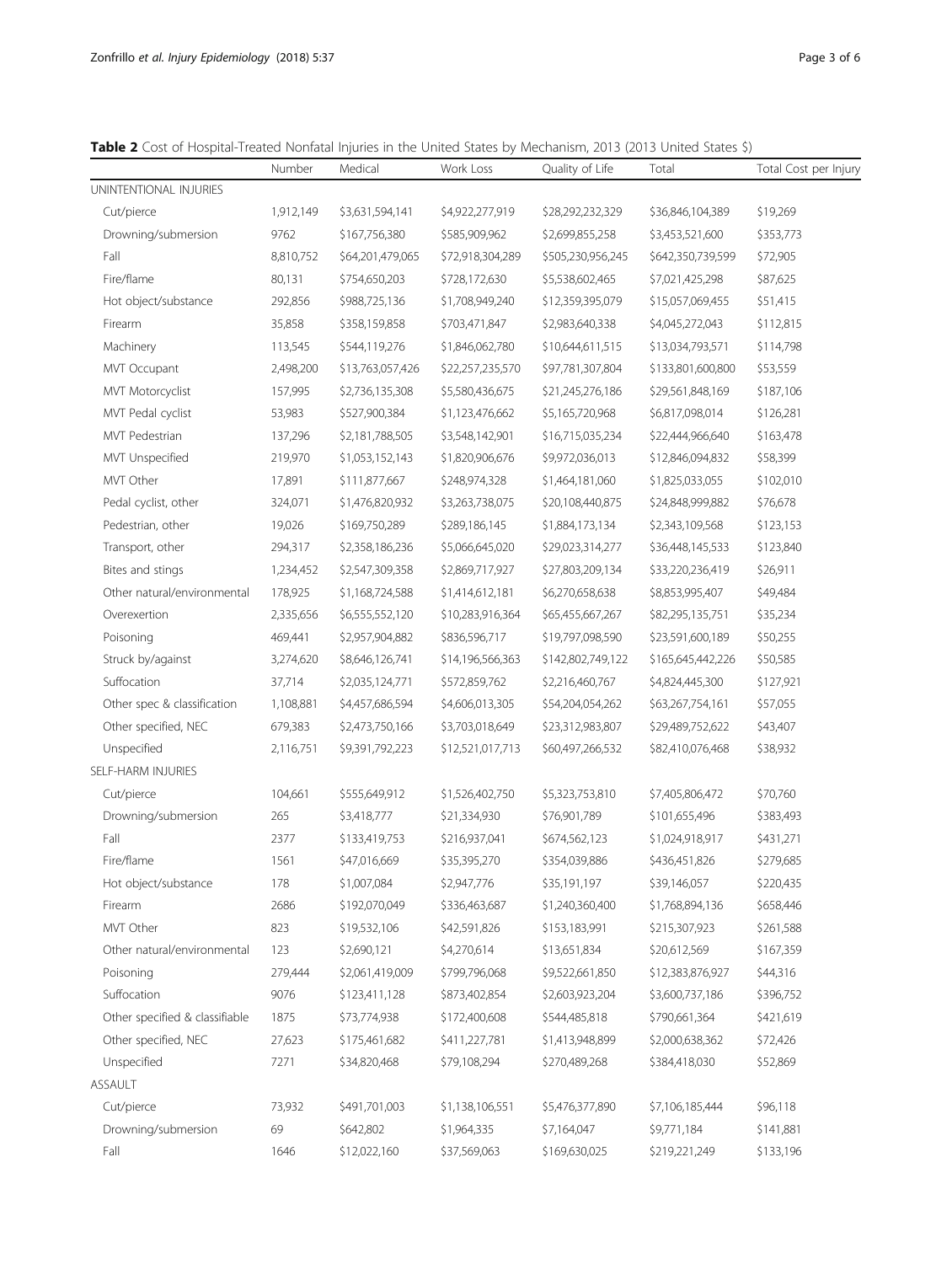|                                 | Number    | Medical          | Work Loss        | Quality of Life   | Total             | Total Cost per Injury |
|---------------------------------|-----------|------------------|------------------|-------------------|-------------------|-----------------------|
| Fire/flame                      | 595       | \$3,858,466      | \$9,261,217      | \$69,978,211      | \$83,097,894      | \$139,678             |
| Hot object/substance            | 1962      | \$15,993,005     | \$17,535,750     | \$153,556,467     | \$187,085,222     | \$95,368              |
| Firearm                         | 30,131    | \$927,098,739    | \$1,530,254,784  | \$6,968,840,319   | \$9,426,193,842   | \$312,844             |
| MVT Occupant                    | 1660      | \$6,798,022      | \$12,494,180     | \$130,515,813     | \$149,808,015     | \$90,225              |
| Poisoning                       | 1761      | \$7,901,485      | \$2,498,250      | \$92,294,308      | \$102,694,043     | \$58,317              |
| Struck by/against               | 611,218   | \$2,512,923,350  | \$6,795,903,883  | \$56,416,139,291  | \$65,724,966,524  | \$107,531             |
| Suffocation                     | 3006      | \$10,208,810     | \$27,416,530     | \$127,393,050     | \$165,018,390     | \$54,888              |
| Other specified & classifiable  | 119,372   | \$604,801,671    | \$1,005,672,954  | \$7,496,925,042   | \$9,107,399,667   | \$76,294              |
| Other specified, NEC            | 165,835   | \$571,842,316    | \$1,014,664,619  | \$11,060,805,689  | \$12,647,312,624  | \$76,265              |
| Unspecified                     | 169,769   | \$879,584,274    | \$2,260,749,692  | \$17,139,072,436  | \$20,279,406,402  | \$119,453             |
| UNDETERMINED INTENT             |           |                  |                  |                   |                   |                       |
| Cut/pierce                      | 3731      | \$13,136,329     | \$31,468,294     | \$124,000,521     | \$168,605,144     | \$45,196              |
| Drowning/submersion             | 233       | \$912,250        | \$8,301,876      | \$31,576,211      | \$40,790,337      | \$175,358             |
| Fall                            | 3950      | \$39,802,960     | \$99,196,652     | \$333,040,805     | \$472,040,417     | \$119,510             |
| Fire/flame                      | 2913      | \$15,518,883     | \$31,234,477     | \$242,655,585     | \$289,408,944     | \$99,345              |
| Hot object/substance            | 595       | \$3,699,041      | \$7,221,322      | \$73,345,138      | \$84,265,501      | \$141,740             |
| Firearm                         | 4014      | \$74,095,787     | \$129,846,857    | \$546,583,710     | \$750,526,354     | \$186,991             |
| MVT Other                       | 459       | \$3,147,206      | \$6,780,905      | \$29,228,290      | \$39,156,401      | \$85,342              |
| Other natural/environmental     | 2703      | \$58,901,837     | \$45,949,242     | \$145,873,538     | \$250,724,617     | \$92,761              |
| Poisoning                       | 126,707   | \$892,799,765    | \$326,704,590    | \$5,843,044,484   | \$7,062,548,839   | \$55,739              |
| Suffocation                     | 267       | \$1,684,991      | \$9,729,591      | \$19,947,053      | \$31,361,635      | \$117,601             |
| Other specified & classifiable  | 463       | \$4,000,582      | \$9,817,663      | \$43,121,482      | \$56,939,727      | \$122,885             |
| Other specified, NEC            | 14,025    | \$64,785,622     | \$98,439,086     | \$539,613,549     | \$702,838,257     | \$50,114              |
| Unspecified                     | 76,146    | \$313,398,577    | \$320,997,827    | \$2,566,738,535   | \$3,201,134,939   | \$42,039              |
| LEGAL INTERVENTION <sup>a</sup> |           |                  |                  |                   |                   |                       |
| Cut/pierce                      | 1449      | \$3,102,948      | \$6,635,734      | \$22,866,321      | \$32,605,003      | \$22,502              |
| Firearm                         | 1383      | \$41,617,599     | \$57,218,311     | \$234,236,902     | \$333,072,812     | \$240,832             |
| Poisoning                       | 349       | \$645,957        | \$336,617        | \$13,470,021      | \$14,452,595      | \$41,469              |
| Struck by/against               | 41,824    | \$127,374,328    | \$266,063,345    | \$1,325,708,220   | \$1,719,145,893   | \$41,104              |
| Other specified & classifiable  | 1174      | \$9,406,164      | \$8,221,940      | \$41,502,028      | \$59,130,132      | \$50,375              |
| Other specified, NEC            | 121       | \$1,064,568      | \$2,915,549      | \$9,994,667       | \$13,974,784      | \$115,142             |
| Unspecified                     | 6937      | \$20,238,437     | \$42,810,948     | \$214,315,994     | \$277,365,380     | \$39,984              |
| UNSPECIFIED INTENT              |           |                  |                  |                   |                   |                       |
| Drowning/submersion             | 443       | \$27,326,952     | \$54,731,485     | \$204,710,316     | \$286,768,754     | \$646,970             |
| Other natural/environmental     | 49,694    | \$686,083,672    | \$522,349,852    | \$2,757,831,073   | \$3,966,264,597   | \$79,814              |
| Poisoning                       | 81,013    | \$677,091,885    | \$163,997,422    | \$4,002,093,054   | \$4,843,182,361   | \$59,783              |
| Suffocation                     | 28,327    | \$1,760,326,274  | \$379,312,268    | \$1,302,485,774   | \$3,442,124,316   | \$121,514             |
| Other specified & classifiable  | 57,020    | \$351,856,081    | \$246,844,436    | \$698,824,829     | \$1,297,525,346   | \$22,756              |
| Unspecified                     | 2,499,592 | \$18,048,042,991 | \$24,246,394,615 | \$139,111,309,043 | \$181,405,746,649 | \$72,574              |

MVT Motor vehicle traffic

NEC Not elsewhere classifiable

\*Deaths due to injuries inflicted by police or other law enforcement agents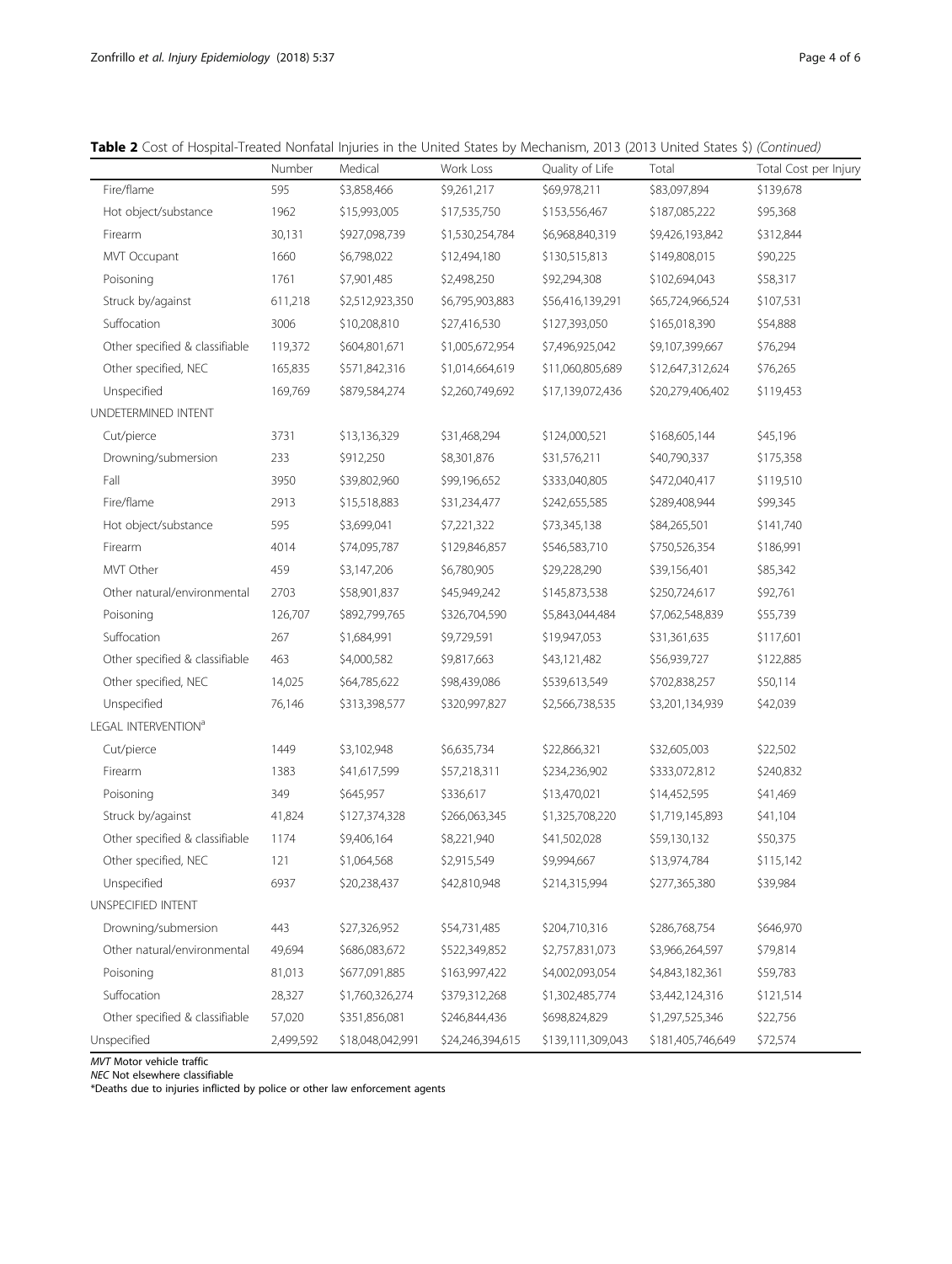<span id="page-4-0"></span>includes hospital and professional services, emergency transport, rehabilitation, prescriptions, home health care, and medical equipment. Lost future work includes future value of work that patients would be unable to do if they were killed or permanently disabled. Future costs were stated in present value using a 3% discount rate. (Lawrence and Miller [2014\)](#page-5-0). We valued quality of life lost with a widely published value of \$152,733 per quality-adjusted life year, net of work loss (Miller and Hendrie, [2013](#page-5-0)). We used the same value per QALY of present-value life expectancy for all people. Because life-expectancy varies by age and sex, the total QALY loss to a death or permanently disabling injury also does.

## Results

## Incidence

A total of 31,038,072 nonfatal injury-related hospitalizations and ED visits were identified in 2013 (Table [1](#page-1-0)). This represents 9.8 per 100 people.

## Costs

Hospital-treated nonfatal injuries in 2013 cost an estimated \$1.853 trillion, including \$168 billion in medical spending, \$223 billion in work losses, and quality of life losses valued at \$1.461 trillion (Table [1\)](#page-1-0). The total estimated cost per injury was approximately \$59,700, including approximately \$5400 in medical spending, \$7200 in lost future work and \$47,100 in quality of life losses. The total costs per injury were highest for the oldest and youngest age groups; individuals < 1 year old (\$97,623) and 65 years and older (\$71,493). Total cost per injury was slightly higher for those with Medicare and Medicaid versus those with commercial insurance or other payer types. While 91.5% of patients with injuries were discharged, this represented only 8.8% of costs. In contrast, the 8.5% of patients admitted represented 91.2% of costs.

Falls and struck by/against injuries contributed to 35% of nonfatal injury costs (Table [2\)](#page-2-0) and were the leading causes in all age groups (results not shown). The most severe and debilitating injuries will result in higher costs. Among hospital-treated nonfatal injuries, near-drownings, self-harm, and firearm-related violence are the most costly. The external cause of injury was not coded for cases accounting for 9% of total injury costs.

## **Discussion**

Approximately one in 10 individuals in the United States is injured each year are treated in a hospital, with high corresponding costs. Our calculated rate of 9.8 injuries per 100 people in 2013 is nearly half that of the 18.135 injuries per 100 population estimate by Corso et al. based on data from 2000. (Corso et al. 2006) While a prior study of US spending on personal health care found that injuries accounted for \$168 billion (8%) of the \$2.1 trillion in medical spending in 2013, our comprehensive injury medical spending estimate exceeds that, even while excluding the 12 million injuries treated in physician's offices and clinics. (Dieleman et al. [2016](#page-5-0)) Limitations of the study include the absence of outpatient and ambulatory data, as well as the possibility of misclassification based on ICD codes.

These cost data from 2013 support priority-setting and selection of interventions to reduce the burden of injury in the United States.

#### Abbreviations

ED: Emergency department; HCUP: Healthcare Cost and Utilization Project; MVT: Motor vehicle traffic; NEC: Not otherwise classifiable

#### Funding

Dr. Zonfrillo was supported by the National Institutes of Health, Eunice Kennedy Shriver National Institute of Child Health and Human Development, grant 5K08HD073241.

#### Availability of data and materials

Please contact author for data requests.

#### Authors' contributions

This study was designed by MRZ, RSS, and TRM. Data analysis and collection was done, or supervised, by MRZ, RSS, BAL, TRM. Data interpretation and manuscript preparation were done by MRZ, RSS, BAL, TRM. All authors made significant contributions to drafting and critical revision of the manuscript and approved the final version.

#### Ethics approval and consent to participate

The study was not human subjects research and was exempt from review. Consent to participate not applicable.

#### Competing interests

The authors declare that they have no competing interests.

### Publisher's Note

Springer Nature remains neutral with regard to jurisdictional claims in published maps and institutional affiliations.

#### Author details

<sup>1</sup> Hasbro Children's Hospital and Alpert Medical School of Brown University, Providence, RI, USA. <sup>2</sup> Pacific Institute for Research and Evaluation, Calverton MD, USA. <sup>3</sup> Curtin University School of Public Health, Perth, Australia.<br><sup>4</sup> Department of Emergency Modicine, Alpert Modical School at Brow Department of Emergency Medicine, Alpert Medical School at Brown University, 55 Claverick St., 2nd floor, Providence, RI 02903, USA.

## Received: 12 June 2018 Accepted: 14 September 2018 Published online: 08 October 2018

#### References

- Agency for Healthcare Research and Quality (AHRQ). Nationwide Emergency Department Sample (NEDS). Healthcare Cost and Utilization project (HCUP). <http://www.hcup-us.ahrq.gov/nedsoverview.jsp>. Accessed 15 Nov 2017.
- Agency for Healthcare Research and Quality (AHRQ)a. Nationwide Inpatient Sample (NIS). Healthcare Cost and Utilization project (HCUP). [http://www.](http://www.hcup-us.ahrq.gov/nisoverview.jsp) [hcup-us.ahrq.gov/nisoverview.jsp.](http://www.hcup-us.ahrq.gov/nisoverview.jsp) Accessed 15 Nov 2017.
- Centers for Disease Control and Prevention (CDC). National Center for Health Statistics: ICD-9 Framework for presenting injury mortality data. [https://www.](https://www.cdc.gov/nchs/injury/ice/matrix.htm) [cdc.gov/nchs/injury/ice/matrix.htm](https://www.cdc.gov/nchs/injury/ice/matrix.htm). Accessed 15 Nov 2017.
- Centers for Disease Control and Prevention (CDC). External cause-of-injury mortality matrix based on ICD–9 external cause of injury codes. [https://www.](https://www.cdc.gov/nchs/injury/ice/matrix.htm) [cdc.gov/nchs/injury/ice/matrix.htm](https://www.cdc.gov/nchs/injury/ice/matrix.htm). Accessed15 Nov 2017.
- Corso P, Finkelstein E, Miller T, Fiebelkorn I, Zaloshnja E. Incidence and lifetime costs of injuries in the United States. Inj Prev. 2006 Aug;12(4):212–8.